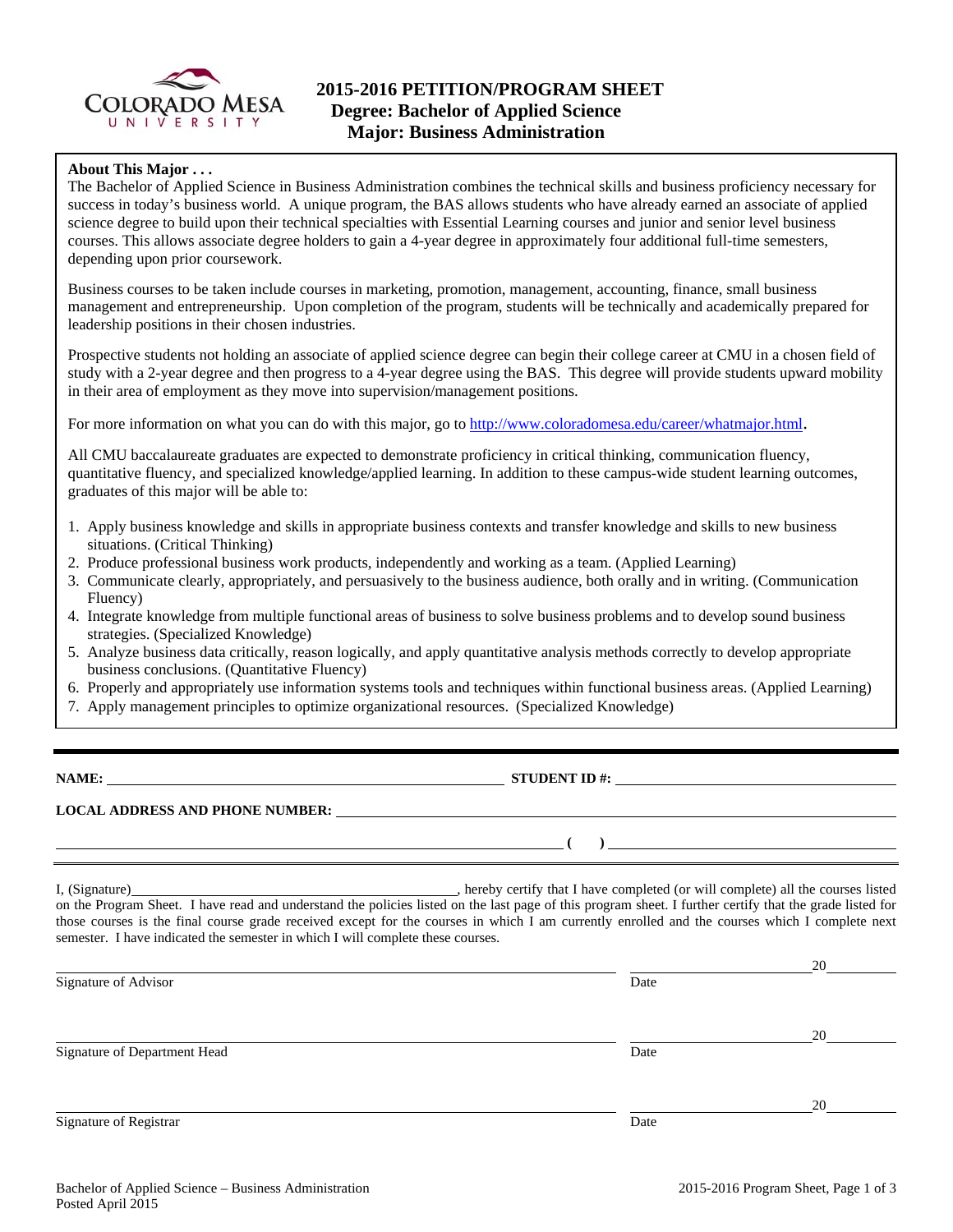#### **DEGREE REQUIREMENTS:**

- 120 semester hours total (Students must complete a minimum of 30 of the last 60 hours of credit at CMU, with at least 15 semester hours in major discipline courses numbered 300 or higher).
- 33 upper division credits (A minimum of 15 taken at the 300-400 course levels within the major at CMU).
- 2.00 cumulative GPA or higher in all CMU coursework.
- 2.00 cumulative GPA or higher in coursework toward the major content area.
- Pre-collegiate courses (usually numbered below 100) cannot be used for graduation.
- A student must follow the CMU graduation requirements either from 1) the program sheet for the major in effect at the time the student officially declares a major; or 2) a program sheet for the major approved for a year subsequent to the year during which the student officially declares the major and is approved for the student by the department head. Because a program may have requirements specific to the degree, the student should check with the faculty advisor for additional criteria. It is the student's responsibility to be aware of, and follow, all requirements for the degree being pursued. Any exceptions or substitutions must be approved by the student's faculty advisor and Department Head.
- When filling out the program sheet a course can be used only once.
- Essential Learning Capstone should be completed between 45 and 75 hours.
- See the "Undergraduate Graduation Requirements" in the catalog for additional graduation information.

**ESSENTIAL LEARNING REQUIREMENTS** (31 semester hours) See the current catalog for a list of courses that fulfill the requirements below. If a course is an Essential Learning option and a requirement for your major, you must use it to fulfill the major requirement and make a different selection for the Essential Learning requirement.

| Course No Title                                  |                                                                                                                                                  |               | Sem.hrs Grade Term/Trns |
|--------------------------------------------------|--------------------------------------------------------------------------------------------------------------------------------------------------|---------------|-------------------------|
|                                                  | <b>English</b> (6 semester hours, must receive a grade of "C" or better and<br>must be completed by the time the student has 60 semester hours.) |               |                         |
|                                                  | ENGL 111 English Composition                                                                                                                     | 3             |                         |
|                                                  | ENGL 112 English Composition                                                                                                                     | $\mathcal{E}$ |                         |
| <b>MATH 113</b>                                  | Math (3 semester hours, must receive a grade of "C" or better, must be<br>completed by the time the student has 60 semester hours.)              | $4*$          |                         |
| applies to elective credit                       | *3 credits apply to the Essential Learning requirements and 1 credit                                                                             |               |                         |
|                                                  | <b>Humanities</b> (3 semester hours)                                                                                                             |               |                         |
|                                                  | Social and Behavioral Sciences (6 semester hours)                                                                                                |               |                         |
| ECON 201                                         | Principles of Macroeconomics 3                                                                                                                   |               |                         |
| ECON 202                                         | Principles of Microeconomics                                                                                                                     | 3             |                         |
|                                                  | Natural Sciences (7 semester hours, one course must include a lab)<br><u> 1999 - Johann Stein, fransk politiker (d. 1989)</u>                    |               |                         |
|                                                  |                                                                                                                                                  |               |                         |
|                                                  |                                                                                                                                                  |               |                         |
| <b>History</b> (3 semester hours)<br><b>HIST</b> |                                                                                                                                                  |               |                         |
|                                                  | <b>Fine Arts</b> (3 semester hours)                                                                                                              |               |                         |
|                                                  |                                                                                                                                                  |               |                         |

Course No Title Sem.hrs Grade Term/Trns

# **WELL I NECC DEQUIDEMENT** (2 semester hours)

|                 | WELLNESS REQUIREMENT (2 semester nours)               |   |  |
|-----------------|-------------------------------------------------------|---|--|
| <b>KINE 100</b> | <b>Health and Wellness</b>                            | 1 |  |
| KINA 1          |                                                       | 1 |  |
|                 |                                                       |   |  |
|                 | <b>ESSENTIAL LEARNING CAPSTONE</b> (4 semester hours) |   |  |
| <b>ESSL 290</b> | <b>Maverick Milestone</b>                             |   |  |
|                 | (see English $\&$ math pre-reqs)                      | 3 |  |
| <b>ESSL 200</b> | Essential Speech (co-requisite) 1                     |   |  |
|                 | B.A.S. BUSINESS ADMINISTRATION MAJOR                  |   |  |
|                 | <b>REQUIREMENTS</b> (72 semester hours)               |   |  |
|                 |                                                       |   |  |
|                 | Required Business Courses (36 semester hours)         |   |  |
| ACCT 201        | Principles of Financial                               |   |  |
|                 | Accounting                                            | 3 |  |
| <b>BUGB 349</b> | Legal Environment of Business                         | 3 |  |
| CISB 241        | Intro to Business Analysis                            | 3 |  |
|                 | or STAT 241 Intro to Business Analysis                | 3 |  |
| <b>FINA 301</b> | Managerial Finance                                    | 3 |  |
| <b>MANG 201</b> | Principles of Management                              | 3 |  |
| <b>ENTR 300</b> | Small Business and                                    |   |  |
|                 | Entrepreneurship                                      | 3 |  |
| <b>ENTR 450</b> | Entrepreneurship                                      | 3 |  |
| <b>MANG 471</b> | <b>Operations Management</b>                          | 3 |  |
| <b>MARK 231</b> | Principles of Marketing                               | 3 |  |
| MARK 332        | Promotion                                             | 3 |  |
| HRMA 371        | Human Resource Management                             | 3 |  |
| <b>MARK 350</b> | <b>Marketing Research</b>                             | 3 |  |
|                 | or MANG 341 Quantitative Decision Making              | 3 |  |
| or CISB 341     | <b>Ouantitative Decision Making</b>                   | 3 |  |

**Bachelor of Applied Science Core** (36 Semester Hours) Specific courses taken will be listed on the next page

**Electives** (11 semester hours; **9 must be Upper Division**.) All college level courses appearing on your final transcript, **not listed above** that will bring your total semester hours to 120 hours. \*MATH 113 College Algebra 1